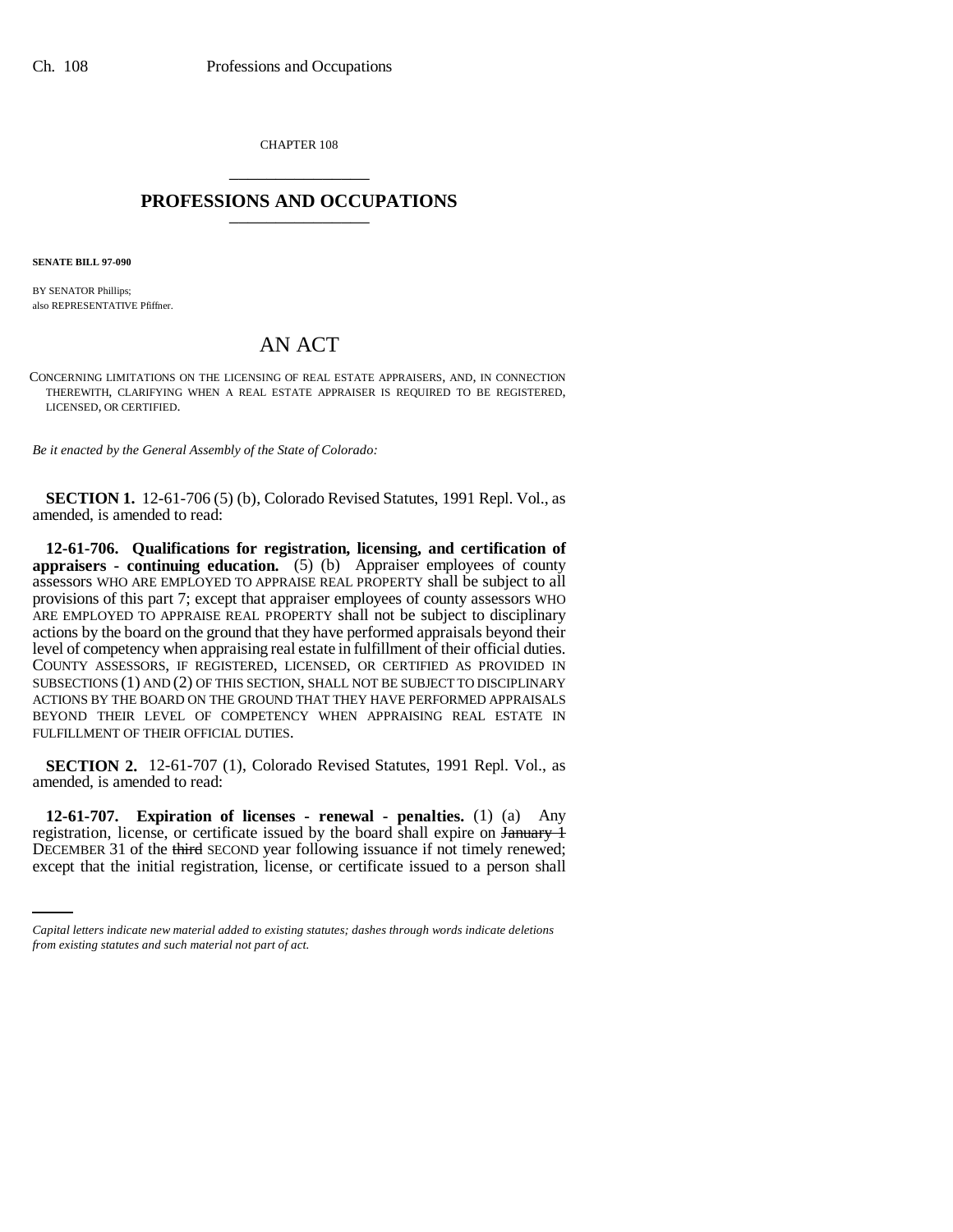Professions and Occupations Ch. 108

expire January 1 ON DECEMBER 31 of the year following OF issuance and shall be renewed as provided in this section. Upon compliance with this section and any applicable rules and regulations of the board regarding renewal, including the payment of a renewal fee plus a late payment penalty REINSTATEMENT fee established pursuant to section  $12-61-705$  PARAGRAPH (b) OF THIS SUBSECTION (1), the expired registration, license, or certificate shall be reinstated. No real estate appraiser's registration, license, or certificate which THAT has not been renewed for a period of time greater than two years shall be reinstated, and such person shall be required to make new application for registration, licensure, or certification.

(b) A PERSON WHO FAILS TO RENEW HIS OR HER REGISTRATION, LICENSE, OR CERTIFICATE PRIOR TO JANUARY 1 OF THE YEAR SUCCEEDING THE YEAR OF THE EXPIRATION OF SUCH REGISTRATION, LICENSE, OR CERTIFICATE MAY HAVE IT REINSTATED IF THE PERSON DOES ANY ONE OF THE FOLLOWING:

(I) MAKES PROPER APPLICATION, WITHIN THIRTY-ONE DAYS AFTER THE DATE OF EXPIRATION, BY PAYMENT OF THE REGULAR THREE-YEAR RENEWAL FEE; OR

(II) IF PROPER APPLICATION IS MADE MORE THAN THIRTY-ONE DAYS, BUT WITHIN ONE YEAR, AFTER THE DATE OF EXPIRATION, BY PAYMENT OF THE REGULAR THREE-YEAR RENEWAL FEE AND PAYMENT OF A REINSTATEMENT FEE EQUAL TO ONE-THIRD THE REGULAR THREE-YEAR RENEWAL FEE; OR

(III) IF PROPER APPLICATION IS MADE MORE THAN ONE YEAR, BUT WITHIN TWO YEARS, AFTER THE DATE OF EXPIRATION, BY PAYMENT OF THE REGULAR THREE-YEAR RENEWAL FEE AND PAYMENT OF A REINSTATEMENT FEE EQUAL TO TWO-THIRDS THE REGULAR THREE-YEAR RENEWAL FEE.

**SECTION 3.** 12-61-712 (1) (a), Colorado Revised Statutes, 1991 Repl. Vol., as amended, is amended to read:

**12-61-712. Unlawful acts.** (1) It is unlawful for any person to:

(a) Violate any provision of this part 7, or on and after July 1,  $\frac{1996}{1997}$ , to perform a real estate appraisal in conjunction with a debt instrument that is federally guaranteed or in the federal secondary market and OR regulated pursuant to title 12, U.S.C., without first having obtained a registration, license, or certificate from the board pursuant to this part 7.

**SECTION 4.** 12-61-714 (1) and (2), Colorado Revised Statutes, 1991 Repl. Vol., as amended, are amended to read:

**12-61-714. Special provision for appraiser employees of county assessors.** (1) Except as provided in subsection (2) of this section, unless a federal waiver is applied for and granted pursuant to section  $12-61-704$  (1) (j), on and after July 1, 1991 1997, any person acting as a real estate appraiser in this state IN CONJUNCTION WITH A DEBT INSTRUMENT THAT IS FEDERALLY GUARANTEED OR IN THE FEDERAL SECONDARY MARKET OR REGULATED PURSUANT TO TITLE 12, U.S.C., shall be REGISTERED, licensed, OR CERTIFIED as provided in this part 7, and, on and after said date, no person shall practice IN CONJUNCTION WITH A DEBT INSTRUMENT THAT IS FEDERALLY GUARANTEED OR IN THE FEDERAL SECONDARY MARKET OR REGULATED